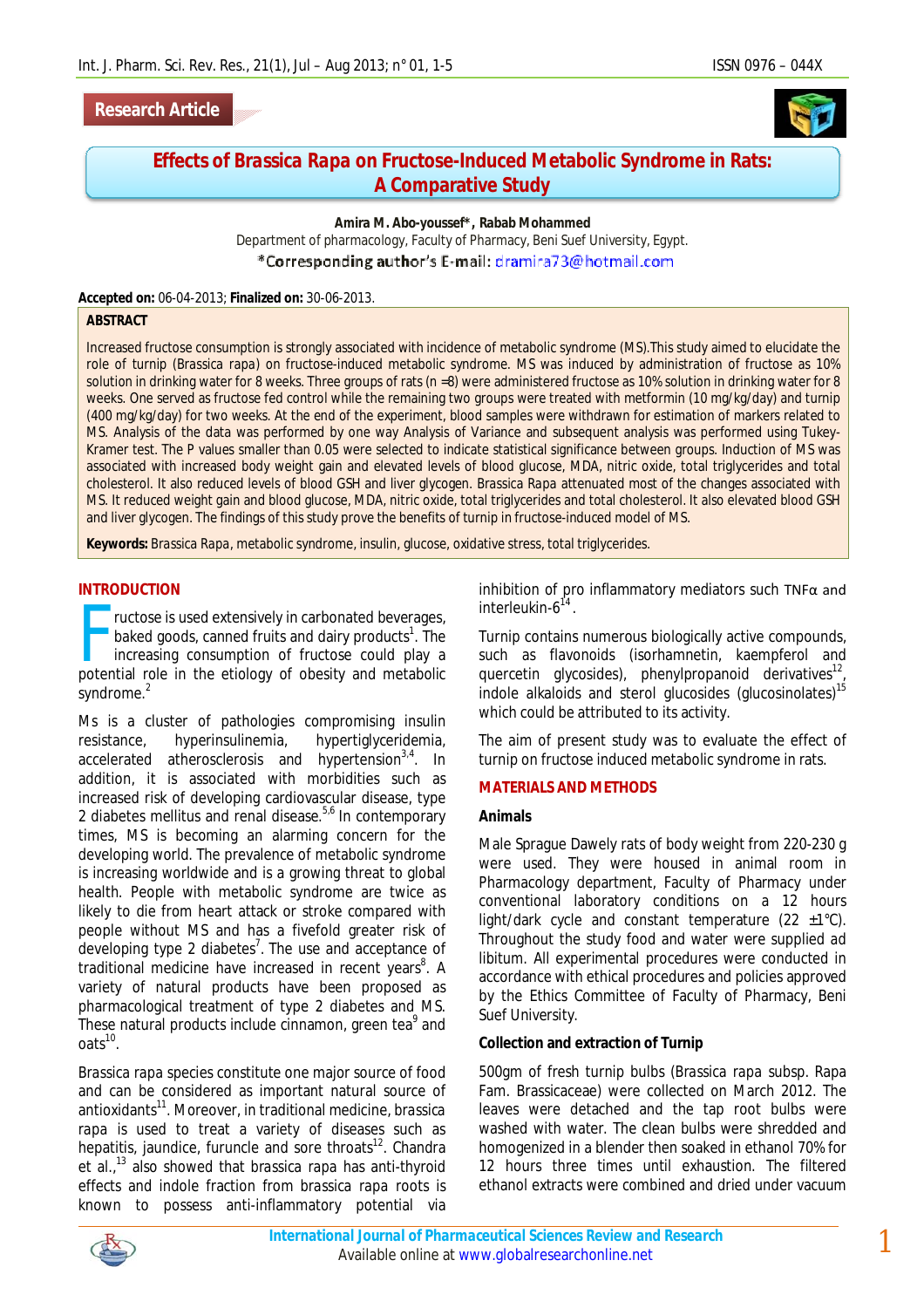at 40°C. The dried extract was kept in freezer at -20°C until the biological screening.

# **Toxicity Study**

The alcoholic extract of turnip at the dose of 2 g/kg /body weight was given to ten animals. The animals were continuously observed for 14 days for mortality and general behavior. No death was observed till the end of the study. The drug was considered safe up to the dose of 2 g/kg body weight. From the results, dose of 400mg/kg body weight was chosen for the biological studies.

# **Experimental design**

After acclimatization period of one week rats were divided into 4 groups (n=8 rats in each group) as follows:

**Group 1**: This group received regular diet and water *ad libitum*. This group didn't receive any medication and served as control.

**Group 2**: This group received regular diet and water *ad libitum* and fructose was administered as 10% solution in drinking water for 8 weeks.

**Group 3:** This group received regular diet and water *ad libitum* and fructose was administered as 10% solution in drinking water for 8 weeks followed by metformin (10 mg/kg/day p.o) for 2 weeks.

**Group 4**: This group received regular diet and water *ad libitum* and fructose was administered as 10% solution in drinking water for 8 weeks followed by turnip (400 mg/kg/day p.o) for 2 weeks.

Body weights of animals were recorded at the baseline and after the treatment. By the end of the treatment period, animals were fasted for 12 hours and blood samples were collected by retro-orbital plexus for the estimation, of glucose, insulin, nitric oxide, MDA, GSH, glycogen level, total triglycerides and total cholesterol levels.

# **Methods**

i- Induction of Metabolic syndrome:

Administration of 10% fructose solution as drinking water was used to achieve the pathological model.

ii- Fasting serum glucose was determined using glucose kit (Biolabo SA, France).

iii- Determination of serum insulin was performed using rat ELISA kit (Biovendor, Czech Republic).

iv- Total cholesterol and triglycerides were estimated using test reagent kits (Spinreact, Spain).

v- Serum malondialdehyde, blood glutathione and Serum nitric oxide were determined according to the methods described previously<sup>16-18</sup>.

vi- Liver glycogen was estimated according to the method described previously <sup>19</sup>.

# **Statistical analysis**

Analysis of the data was performed by one way ANOVA and subsequent analysis was performed by Tukey test. The P values smaller than 0.05 were selected to indicate statistical significance between groups.

|                           | Normal – control  | Fructose-fed $(n=8)$ |                      |                                  |  |
|---------------------------|-------------------|----------------------|----------------------|----------------------------------|--|
|                           | $(n=8)$           | Control              | Metformin (10 mg/kg) | <i>Brassica rapa</i> (400 mg/kg) |  |
| Body weight (g) (Initial) | $232.23 \pm 5.99$ | $225.83 \pm 6.13$    | $227.93 \pm 4.98$    | $224.13 \pm 5.17$                |  |
| Body weight (g) (Final)   | $326.78 \pm 9.73$ | $379.07 \pm 5.77$ *  | $324.12 \pm 4.78$ *  | $319.72 \pm 3.55^*$              |  |

# **Table 1:** Changes in body weight

Data was expressed as mean ± s.e.m.; Statistical analysis was carried out using one way analysis of variance (ANOVA) followed by Tukey-Kramer multiple comparisons test.; \*: Significantly different from the normal control group at P <0.05. @: Significantly different from the diabetic control group at  $P < 0.05$ .

|                              | Normal – control | Fructose-fed $(n=8)$ |                               |                                            |
|------------------------------|------------------|----------------------|-------------------------------|--------------------------------------------|
|                              | $(n=8)$          | <b>Control</b>       | Metformin (10 mg/kg)          | Brassica rapa (400 mg/kg)                  |
| GSH (mg%)                    | $58.17 \pm 3.2$  | $35.36 \pm 3.7$ *    | $54.85 \pm 3.9$ <sup>@</sup>  | $57.00 \pm 3.5^{\circ}$                    |
| MDA (nmol/ml)                | $1.67 \pm 0.32$  | $4.77 \pm 0.32$ *    | $1.81 \pm 0.37^{\circ}$       | $1.71 \pm 0.24^{\circ}$                    |
| Nitric oxide $(\mu M)$       | $54.24 \pm 3.67$ | $87.16 \pm 3.81$ *   | $57.77 \pm 3.66^{\circ\circ}$ | 49.58±4.71 <sup><math>\degree</math></sup> |
| Total triglycerides (mmol/l) | $1.37 \pm 0.15$  | $3.09 \pm 0.25$ *    | $1.63 \pm 0.16^{\circ}$       | $1.46 \pm 0.17^{\circ}$                    |
| Total cholesterol (mmol/l)   | $2.17 \pm 0.10$  | $3.22 \pm 0.19*$     | $2.31 \pm 0.18^{\circ\circ}$  | $2.50 \pm 0.19^{\circ\circ}$               |

Data was expressed as mean ± s.e.m.; Statistical analysis was carried out using one way analysis of variance (ANOVA) followed by Tukey-Kramer multiple comparisons test.; \*: Significantly different from the normal control group at P <0.05.; @: Significantly different from the diabetic control group at  $P < 0.05$ .

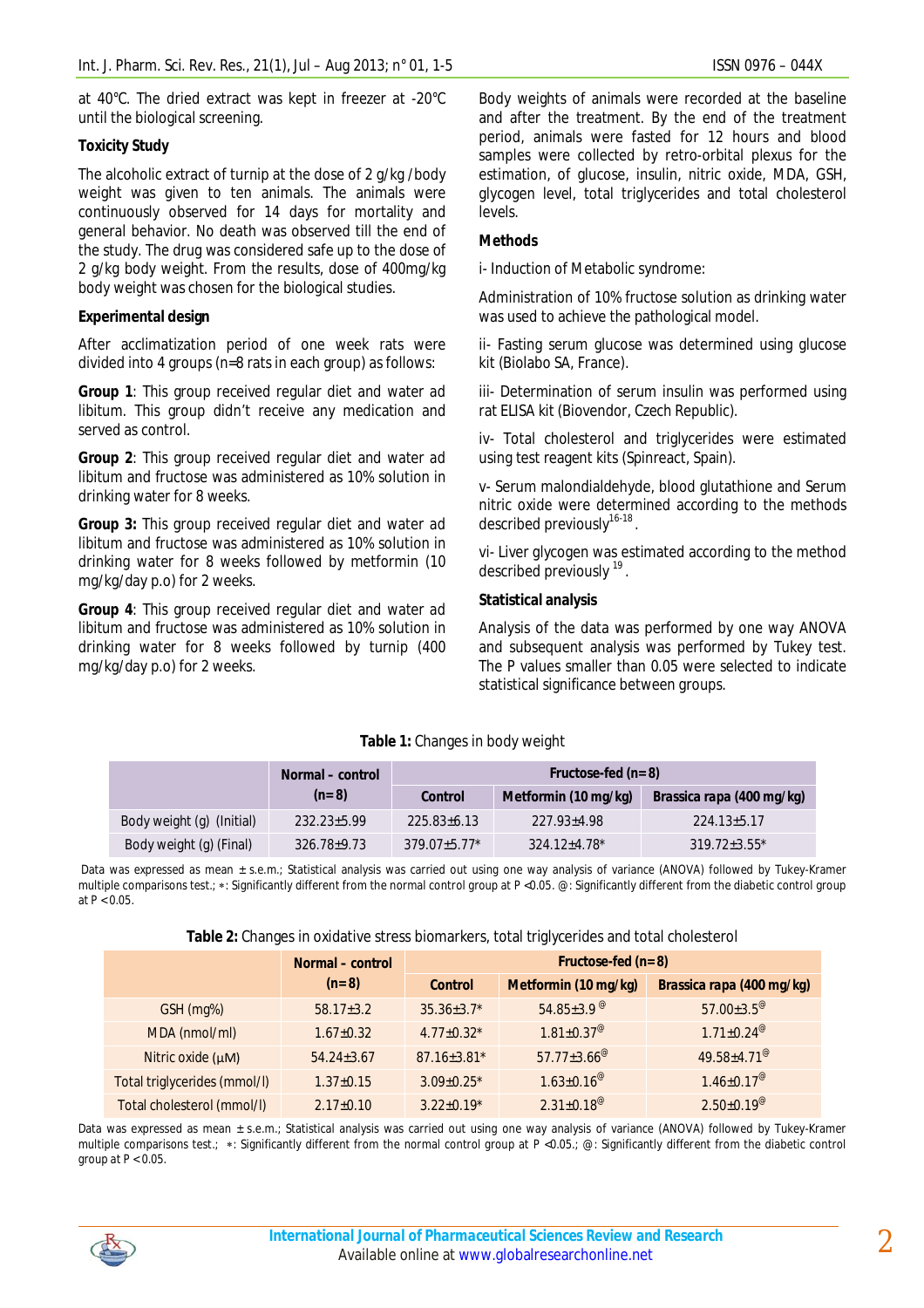#### **RESULTS**

#### **Body weight**

Fructose for 8 weeks significantly increased body weight as compared with control group. Body weights were decreased during the treatment of metformin or *brassica rapa* at the end of the experiment (table 1).

#### **Oxidative stress biomarkers**

The effect of metformin and *Brassica rapa* on oxidative stress biomarkers is summarized in table (2). Metformin and *brassica rapa* significantly increased blood GSH level as compared to fructose fed rats. In addition, metformin and *brassica rapa* showed a significant decrease in both serum MDA and nitric oxide.

#### **Serum glucose and insulin levels**

Serum glucose level was increased in fructose fed rats at the end of the experiment. Metformin, *brassica rapa* interrupted the rise in glucose level. Insulin level was increased in the serum of fructose fed rats. Treatment with metformin and *Brassica rapa* did not affect this increased level (figures 1 and 2).

**Figure 1:** Effect of *Brassica rapa* on serum glucose level.



n = 6 rats per group.; Data was expressed as mean ± s.e.m.; Statistical analysis was carried out using one way analysis of variance (ANOVA) followed by Tukey-Kramer multiple comparisons test.; \*: Significantly different from the normal control group at P <0.05.; @: Significantly different from the diabetic control group at P < 0.05. NC: normal control group.; FF: fructose-fed group.; FF+MET: fructose fed + Metformin.; FF+ BR: fructose fed + Brassica rapa.





 $n = 6$  rats per group.; Data was expressed as mean  $\pm$  s.e.m.; Statistical analysis was carried out using one way analysis of variance (ANOVA) followed by Tukey-Kramer multiple comparisons test;  $*$ : Significantly different from the normal control group at P <0.05.;@:Significantly different from the diabetic control group at P < 0.05.; NC: normal

control group; FF: fructose-fed group; FF+MET: fructose fed + Metformin; FF+ BR: fructose fed + Brassica rapa.

#### **Liver glycogen**

Liver glycogen content was decreased in fructose fed rats. Treatment with metformin and *brassica rapa* was accompanied by normalization of this decrease (Figure 3).

**Figure 3:** Effect of *Brassica rapa* on liver glycogen content



n = 6 rats per group; Data was expressed as mean ± s.e.m.; Statistical analysis was carried out using one way analysis of variance (ANOVA) followed by Tukey-Kramer multiple comparisons test; \*: Significantly different from the normal control group at  $P < 0.05$ ;  $\omega$ : Significantly different from the diabetic control group at P < 0.05; NC: normal control group; FF: fructose-fed group; FF+MET: fructose fed + Metformin; FF+ BR: fructose fed + Brassica rapa.

#### **Total triglycerides and total cholesterol**

Total triglycerides and cholesterol levels in fructose fed rats were significant different from normal control rat. *Brassica rapa* and metformin nearly normalized total triglycerides and cholesterol levels (table 2).

### **DISCUSSION**

Results of the present study revealed that maintenance of rats on fructose (10%) for 8 weeks was associated with increased weight gain, hyperglycemia, dyslipedemia, hyperinsulinemia and oxidative stress. These findings are quite consistent with that of Stanhope & Havel<sup>20</sup> who indicated that fructose rich diet induced the development of phathophysiological characteristics associated with metabolic syndrome. The high fructose flux leads to enhanced accumulation of hepatic triglycerides and resulting in impairment of glucose and lipid metabolism $^{\mathsf{21}}$ .

The antidiabetic effect of *brassica rapa* could be attributed to the presence of quercetin which inhibits competitively the uptake dehydroascorbic acid and methyl glucose (a substrate that enters the cells through facilitative hexose transporter GLTU4) $^{22}$ . Quercetin is also known to protect pancreatic ß cells from oxidative stress and damage resulting in increased insulin secretion $^{23}$ . This is in accordance with Kannappan & Anuradha Who suggested that quercetin could improve insulin signaling and sensitivity in rats with insulin resistance $^{24}$ . In addition, quercetin is known to decrease the activity of small intestine and inhibition of alpha glucosidase enzyme and thus could reduce the digestion of dietary carbohydrates<sup>25</sup>.

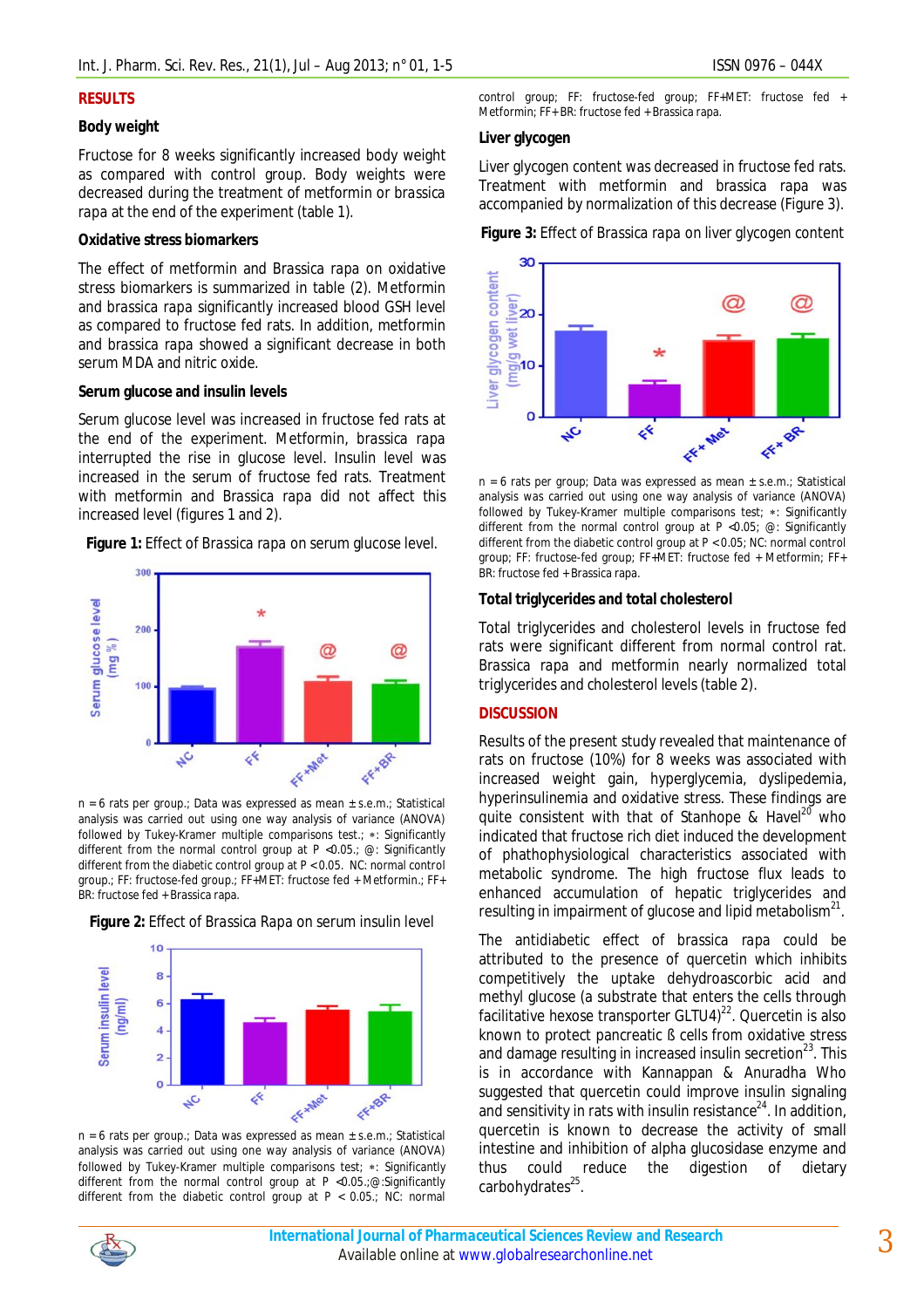In addition, the increased glycogen content observed after administration of *brassica rapa* in this study reinforces the evidence of antidiabetic and extrapancreatic effect of turnip in liver adipose tissue and could be attributed to enhanced insulin stimulated glycogen synthesis<sup>26</sup>.

Results of the present study also revealed that supplying rats with a fructose for 8 weeks increased body weight. This finding is quite consistent with Xolalpa-Molina<sup>27</sup> who reported that studies in humans and animal models suggest that dietary components such as high fat and fructose can affect fatty infiltration and lipid peroxidation. The lipolytic effect of the ethanolic extract of *brassica rapa* could be attributed to the inhibition of adipocyte lipid accumulation and the stimulation of beta(3)-ARdependent lipolysis<sup>28</sup>.

Disturbed lipid metabolism is considered as another characteristic feature of MS. The current study showed that supplying rats with fructose (10%) elevated the levels of total triglycerides and total cholesterol in serum. These results are in harmony with those of other investigators.<sup>29,30</sup> This is may be as a result of reduced lipoprotein lipase activity secondary to reduced plasma insulin level<sup>31</sup>. Dyslipedemia could also be attributed to increased level of cholesterol ester transfer protein which is important in regulating lipoprotein lipid composition $32$ . Turnip improved dyslipedemia most probably due to the presence of the flavonoid quercetin which is known to reduce hepatic fat accumulation $33$  and the presence of glucosinolates which are known to reduce triglycerides  $level<sup>34</sup>$ .

Our study showed that treatment with long term fructose was associated with an increase in oxidative stress*.* Delbosc et al., found that fructose increased oxidative stress and is associated with MS in rodents<sup>35</sup>. The enhanced lipid peroxidation in fructose fed rats could be associated with high circulating glucose levels which enhances free radical production from glucose autoxoidation and protein glycation<sup>36</sup>.

*Brassica rapa* improved GSH and consequently decreased cellular oxidative damage. This is in accordance with Kim et al., <sup>37</sup> who reported that ethanol extract of *brassica rapa* has attenuated oxidative stress. The antioxidant effect of *brassica Rapa* is further supported by the decrease in MDA level. This reduction could be attributed to the presence of quercetin which is known to reduce TBARS level, scavenging free radicals and chelating transitional metal ions and thus retarding oxidative degradation.<sup>38,39</sup> In addition, the antioxidant activity of *brassica rapa* is related to the presence of phenolic compound which can play an important role in neutralizing ROS via quenching singlet and triplet oxygen or decomposing peroxides<sup>40</sup>.

# **CONCLUSION**

In conclusion, the present data supports the beneficial effects of turnip (Brassica rapa) in management of metabolic syndrome. Future work needs to be done in the direction of use of *Brassica rapa* for clinical studies with the aim to elucidate the molecular and cellular mechanisms involved with the usage of turnip for the prevention of metabolic syndrome**.**

# **REFERENCES**

- 1. Hanover LM, White JS. Manufacturing, composition, and applications of fructose. Am. J. Clin. Nutr. 58, 1993, 724S-732S.
- Bray GA, Nielsen SJ, Popkin BM. Consumption of highfructose corn syrup in beverages may play a role in the epidemic of obesity. Am. J. Clin. Nutr. 79, 2004, 537-543.
- Reaven G. Role of insulin resistance in human disease. Diabetes, 37(12), 1998, 1595-1607.
- 4. Wajchenberg BL, Malerbi DA, Rocha MS, Lerario AC, Santomauro AT. Syndrome X: a syndrome of insulin resistance. Epidemiological and clinical evidence. Diabetes Metab. Rev.10 (1).1994,19-29.
- 5. Lorenzo C, Okoloise M, Williams K, Stern MP, Haffner SM. The metabolic syndrome as predictor of type 2 diabetes: the san antonio heart study. Diabetes Care, 26(11), 2003, 3153–3159.
- 6. Malik S, Wong ND, Franklin SS, Kamath TV, L'Italien GJ, Pio JR. Impact of the metabolic syndrome on mortality from coronary heart disease, cardiovascular disease, and all causes in United States adults. Circulation, 110 (110), 2004, 1245–1250.
- 7. Alberti K, Zimmet P, Shaw J. "Metabolic syndrome —a new world-wide definition. A consensus statement from the International Diabetes Federation" Diabetic Medicine, 23, 2006, 469–480.
- 8. Megalli S, Aktan F, Davies NM, Roufogalis BD. Phytopreventative anti-hyperlipidemic effects of gynostemma pentaphyllum in rats. J. Pharm. Pharm. Sci. 8(3), 2005, 507-515.
- 9. Cabrera C, Artacho R, Gimenez R. "Beneficial effects of green tea-a review," Journal of the American College of Nutrition, 25(2), 2006, 79 –99.
- 10. Katz D, Evans M, Chan W, Nawaz H, Comerford BP, Hoxley ML, *et al*."Oats, antioxidants and endothelial function in overweight, dyslipidemic adults".Journal of the American College of Nutrition, 23(5), 2004, 397–403.
- 11. Aires A, Fernandes C, Carvalho R, Bennett RN, Saavedra MJ, Rosa EA.Seasonal effects on bioactive compounds and antioxidant capacity of six economically important brassica vegetables. Molecules, 16(8), 2011, 6816-6832.
- 12. Romani A, Vignolini P, Isolani L, Ieri F, Heimler D. HPLC-DAD/MS characterization of flavonoids and hydroxycinnamic derivatives in turnip tops (Brassica rapa L. Subsp. sylvestris L.). J .Agric. Food Chem. 54(4), 2006, 1342- 1346.
- 13. Chandra AK, Mukhopadhyay S, Ghosh D, Tripathy S. Effect of radish (Raphanus sativus Linn.) on thyroid status under conditions of varying iodine intake in rats.Indian J .Exp.Biol. 44(8),2006,653-61.
- 14. Shin JS, Noh YS, Lee YS, Cho YW, Baek NI, Choi MS, Arvelexin from Brassica rapa suppresses NF-κB-regulated pro-inflammatory gene expression by inhibiting activation of IκB kinase.Br.J. Pharmacol.164 (1), 2011, 145-58.